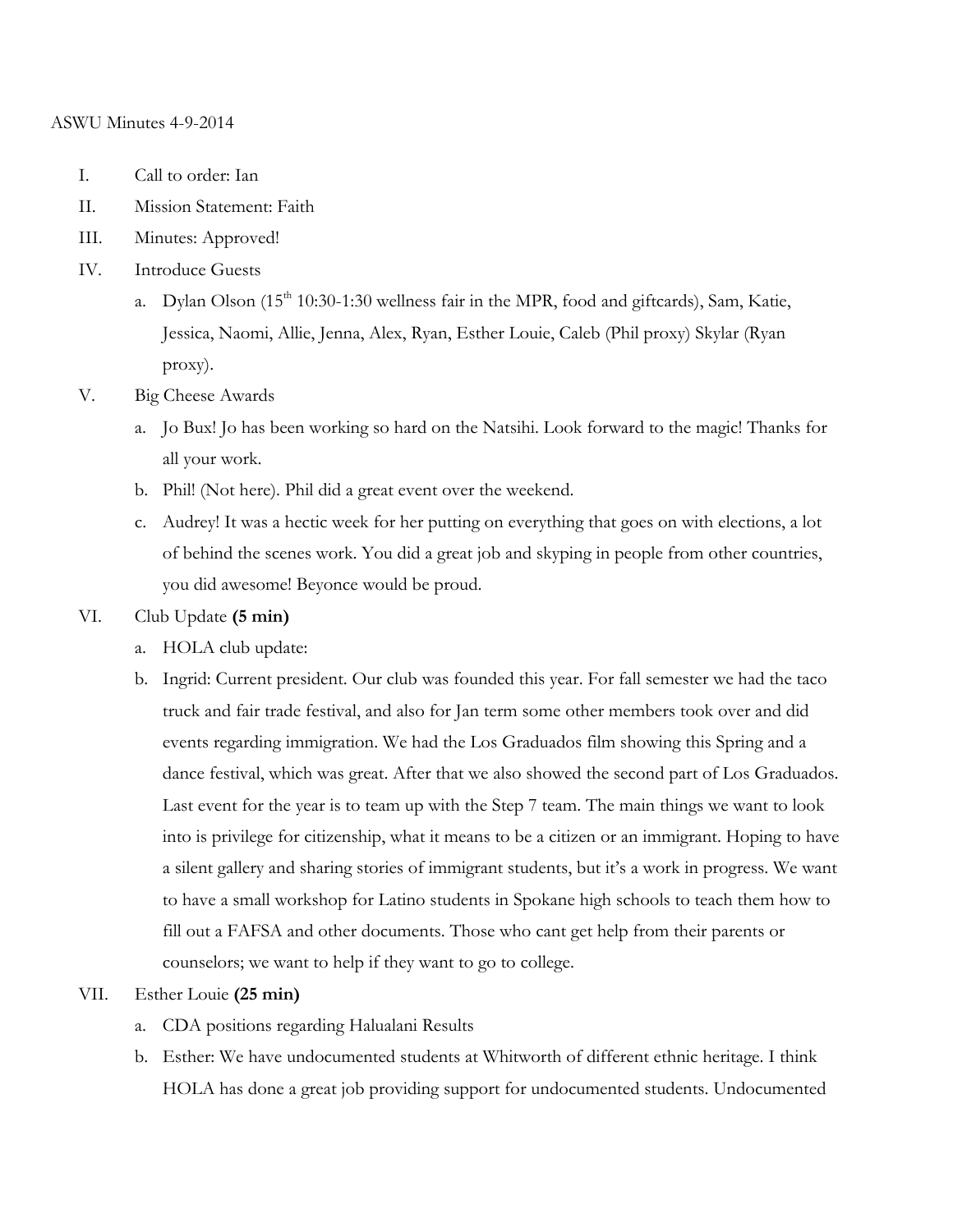students live in the shadows. I hope you guys inform others about this club and these issues. The HOLA group is doing a great job, especially in the community. Ian invited me today to talk about the CDA positions and survey results. What do you think CDA's do?

- i. Jacob: Work directly with international students
- ii. Ashley: Promote diversity in the dorms and a resource for different types of diversity.
- iii. Raleigh: Widen perspectives of students who haven't gone out of the country and inform about cultural differences.
- iv. Erika: Help staff the multicultural student center and act as a resource for students.
- v. Mark: A resource for anyone who might feel out of place.
- vi. Andriana: Provide a different perspective on the leadership team.
- c. Esther: CDA's often say they are the most misunderstood members of the leadership team. They do work directly with international students but that's not all they work with. They work with underrepresented students; anyone who feels different or doesn't feel like they belong. That's tricky to have people come forward because if you're feeling different you often don't seek people out. It's very relational, but the misconception is that they only work with international students. It gets hard to figure out their direct responsibilities, it's not as spelled out as the RA and SGC positions are. When people think of CDA's, if they don't have international students in the halls they don't know what the CDA's do. In many ways they do a lot of what you all do, which is to discern what the needs of the students are. It's not cut and dry or real specific. It could be about faith, sexual orientation, or someone not feeling like they belong or fit in. With student leaders in that role sometimes it's confusing, people asking what they do and often its hard to answer. Usually the first part of the CDA job is to help answer that, they do get sensitized and go in if they notice someone isn't connecting well. Each CDA will find a way of explaining their role.
- d. Esther: The Halualani report: student leaders are "secret agents" of everything the survey reports as to what this campus is to us. There are some of us who are happy here, and some who don't feel like they can connect. There is a lot in the report- you can look at the gaps or holes, but we also have some really good work being done. MVP program: 50 students invited, 47 arrived and some with parents. For those of you who are leaving, you've probably noticed that we have a lot more different-looking students. The report says that if you're different in any way shape or form (the way you look, or think) you'll probably experience some reaction either good or bad. Given the report it should be no surprise that people do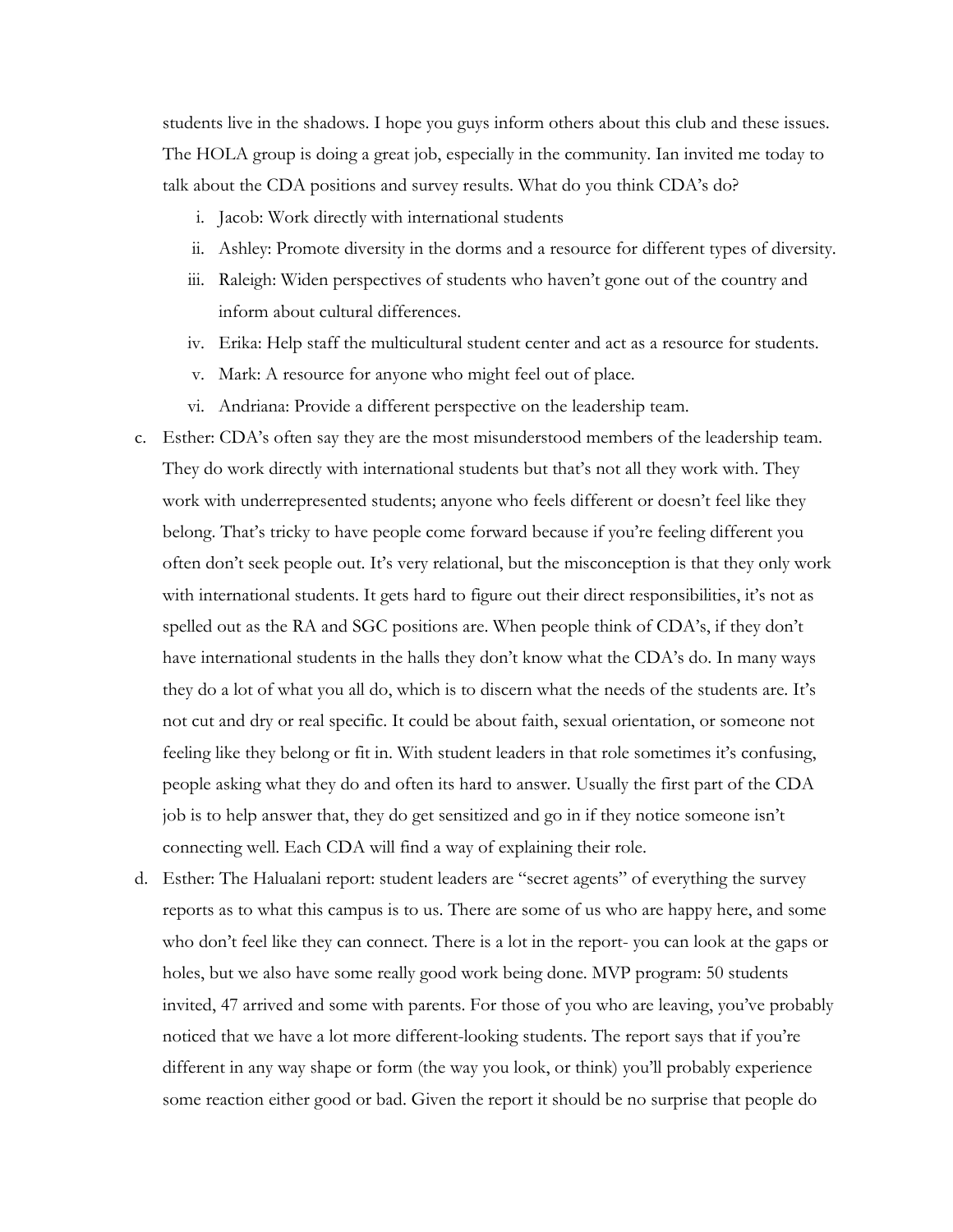feel impacted. The one point that hit me hard was that women on this campus (student, faculty/staff member) feel impacted by their gender in some way. The majority percentage is women, so that should tell you something. I've felt it in my first 10 years of working here I was the only full time Asian American woman employee on campus. Now we have more, but that's only in the past few years. How you look might not tell the whole story. Whether it's faith or other factors, it will look different.

- e. Esther: How do the CDA's work in this? They hopefully can step out of their own box and be able to engage the other and make people feel welcome. Some do better than others, and we also look at styles. Introverts have a harder time sometimes. We often do intro icebreaker games at the beginning of the year. Josif Ilsoi- Generally a quieter person, I saw him so animated when we were playing one of the games at the beginning of the year and it seemed like a different person that what I had known before. Some of the students weren't being very engaged but he was encouraging them to participate. We have people on the CDA team that the responsibility they carry pushes them to step out of their own comfort zone because they want to serve. That indirect way of being a leader, and addressing what we know is true in the reports: if you're different you'll probably feel it. It doesn't always have to be bad, but the CDA's are being that bridge person to connect groups.
- f. Esther: Amy Wyatt years ago in her CDA interview, said "I observe that there's groups living together in the residence halls and they all have their groups. What I want to do is to help them turn around and get to know each other." I hired her. You want people who have that skill and that passion. There is a division. What I usually tell the CDA's is that we take our best and brightest, put you through training, wear you out, create sleep-deprived young people, and ask them to welcome the freshmen! You've all done that with enthusiasm. The Halualani report can be seen as a way to give you the bad news- what we're doing wrong, where we are lacking. We can treat international students like they are neat objects, we could do that, but I find that it's more useful to have you tell your experience and your story- the CDA's try to learn your story and where you come from, what your faith is, no assumptions made. If I have an expectation I'll be disappointed. If I preconceive and prejudge you I'll be wrong, so that's how I trained the CDA"s. Not to look at the bad news, but to see what and who is doing well to learn and replicate that, how we're engaging the student body. Can the faculty and staff do that? Can they learn from you? We should study departments that are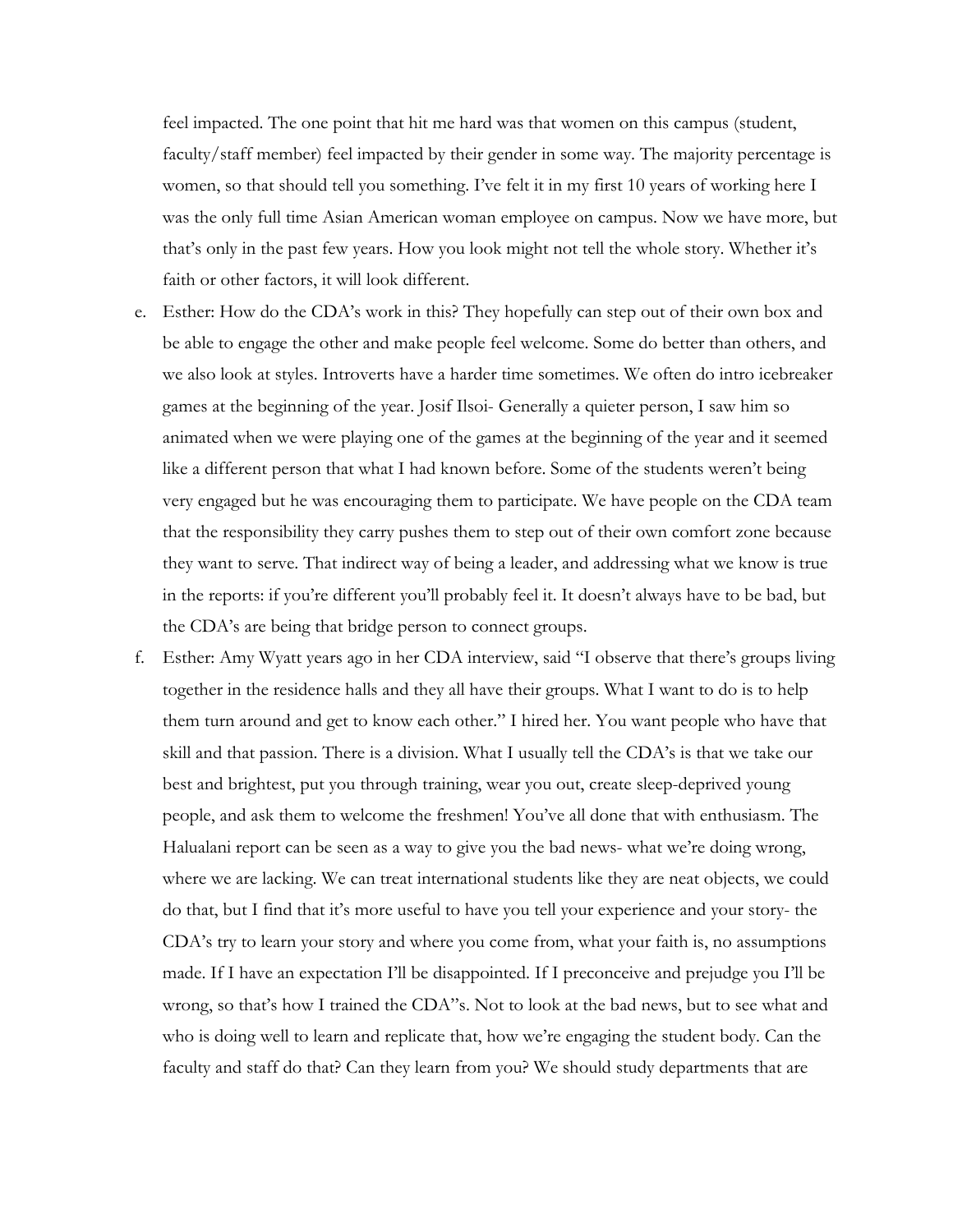doing well. We tried a new GE 330 and it didn't go as well as we hoped, does that mean we stop trying? No. We should look at what we've done well and how far we need to go.

- g. Justin: Can you tell us about the history of the CDA position?
- h. Esther: There was a man years ago named Andre Branch who was in a role similar to mine. Not here for long, but he saw that there was a need designed to help with the international students. We used to have an ESL program here and there was a need to support the students. When I came in in 1999, we had 4 CDA's and it grew from there. My background is in multicultural diversity work, when Act Six started we decided to address all underrepresented students. The ESL program went away so we took a drop. We saw the need that one student would work with multiple halls when we only had 4. This is an offshoot of bigger numbers, people asked if we should house all internationals together or if we should spread them out? With only 4 CDA's that was tricky so we started adding more into the halls. Now we have partners in each of the halls. In some halls it's a challenge for the CDA's to get to know everyone, so my advice is to get to know somebody
- i. Guest: Can you explain why the ESL programs were stopped?
- j. Esther: I don't know that I followed it closely. I think it closed before 9/11. It was thriving for a while, but it may have been numbers of people and it's a hard program to run. We handled the upper levels, but we were understaffed and underfunded but I don't have all the details.
- k. Ian: You have done campus experience surveys in the past, when was the last time?
- l. Esther: 4-5 years ago. We did it multiple years in a row, 2007-2008 were the biggest years.
- m. Ian: Taking what you've learned and comparing it to the survey this year, what changes have you noticed?
- n. Esther: The feeling of people being impacted by being underrepresented is the same. We've done a lot of training with student leaders. You're all better trained with multicultural issues than faculty with this. They may have had one workshop.
- o. Dayna: The definition of culture has broadened.
- p. Esther: And people recognizing and accepting that. Looking at civil rights and minority cultures…It's based on scarcity. We didn't always include all minority groups, so now it's more open. We can have conversations, and that's the difference. That's an attitudinal change. We've seen changes, very slow moving but that's how change happens. You have to change peoples' attitude or they won't respond to stuff. If you can't find your connection in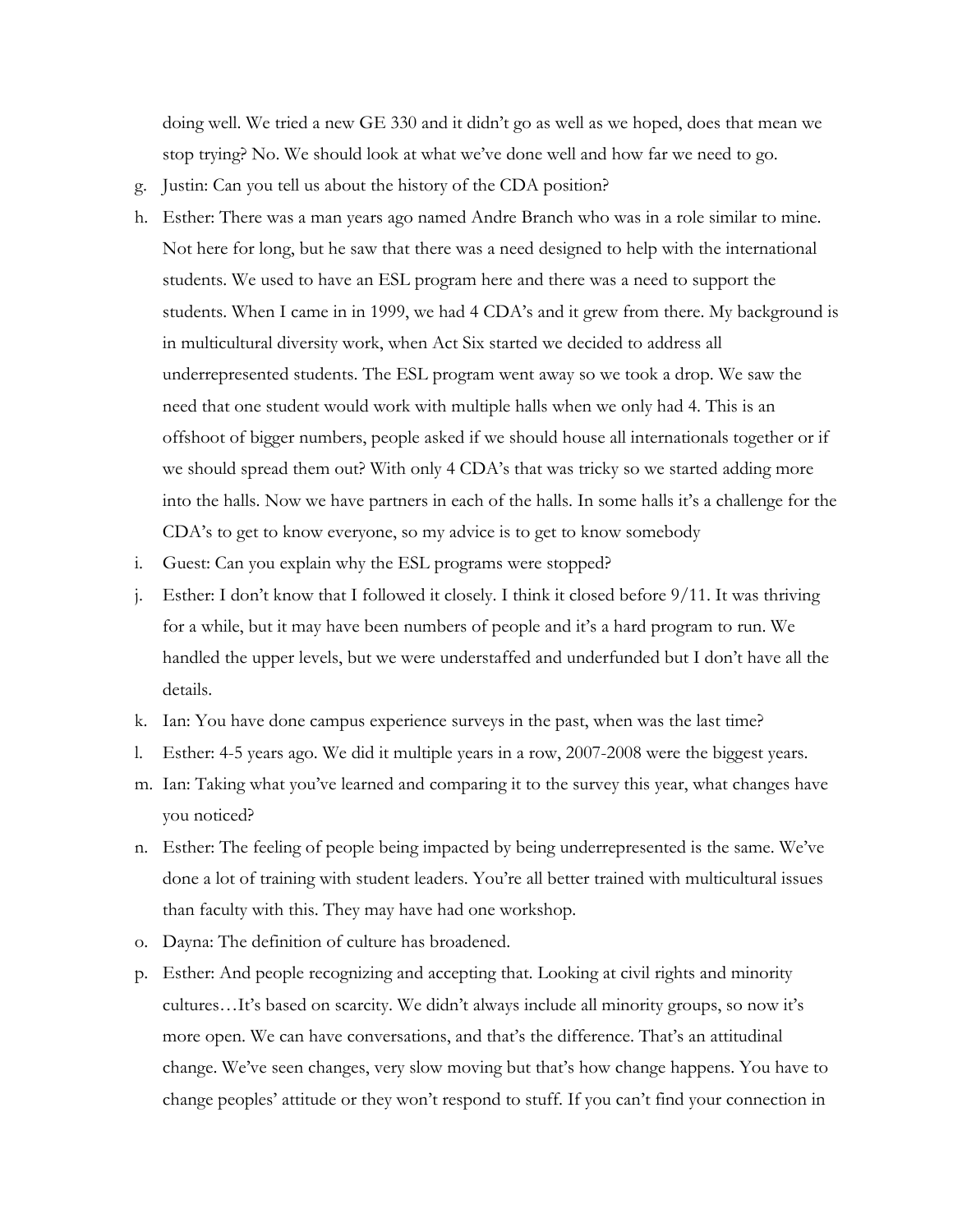what something means, if you don't know people, it's easy to vote against the topics. Whitworth is different in that sense.

- q. Raleigh: You mentioned due to timing and economic crisis and dynamics of Whitworth that have changed, do you see ESL programs coming back? Or the partnerships with the Japanese schools? More long term coming back in different ways?
- r. Esther: I think we all like to think of ourselves as global thinkers. In actual practice unless we have leadership that values those things and makes space in budget and schedule, I'm sad to say I don't see it coming. Whitworth has experienced economic cutbacks. This is the first budget cut in 14 years that I remember that we've cut back. If there's not enough for everyone, we hold on tighter. And the ESL piece, if you're being honest with yourself what do we think of people who don't speak English well or have accents? Most people don't see the point. We've forced a variety of cultures to learn another language in order to function, but I'd be thrilled if we brought that back and I think it's painful that we let them go especially when moving into a global world.
- s. Raleigh: What can ASWU do for the department and the CDA position?
- t. Andriana: Being a prior CDA sometimes on the leadership team people discount your voice because no one understands what your job does. Also understanding that they are a resource, if someone needs help on the team have them talk to the CDA because that's why they're there.
- u. Chase: In the hiring process for CDA's you are the one who does the interviews and assigns to dorms?
- v. Esther: We have a selection committee with current CDA's on the panel, and all applicants go through group and individual interviews. From that point, Lulu Gonzalez and I do the final selection. Then we send it to Jolyn to see if there are any problems with who we selected, and student council with background checks etc. We solicit input from res life staff.
- VIII. Million Meals Updates **(10 min)**
	- a. Matt: I got a call from Darren yesterday, and he said we will be accepting donations up until May 3 but when they have to order the food, Monday is the day they will be ordering so at that point we need to make a decision about how much money we think we'll have. We're at \$130,000 right now, he's comfortable estimating that we'll get another \$50,000 by the end, but the order needs to be put in by Monday. If we get more money after the order, unfortunately we can't get any more materials.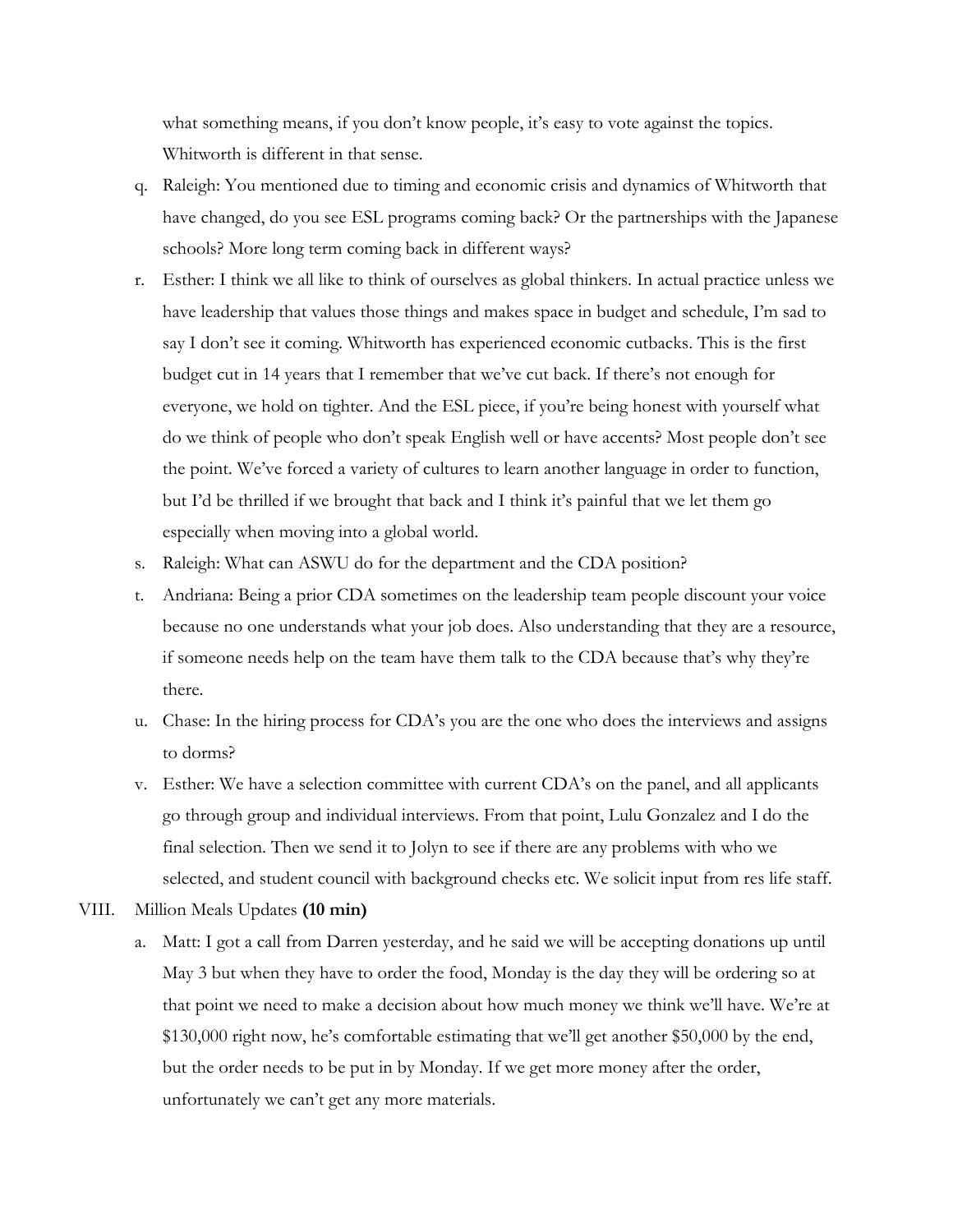- b. Ashley: What happens if we have supplies and not the money?
- c. Matt: We basically can't let that happen.
- d. Maggie: Would it be better to undershoot the amount of supplies and the money that we make that we don't use, couldn't that go to the efforts?
- e. Ian: It would still go to GA and Second Harvest, we won't keep it.
- f. Matt: GA has a lot of other packing events after this.
- g. Audrey: Do you mean if we actually meet our goal? (yes)
- h. Matt: Yeah there's other packing events, wiggle room so GA can still use the supplies.
- i. Justin**:** So we will order supplies with \$180,000?
- j. Matt**:** As of right now yes. Just considering how much money we think we will get, talking to donors, etc.
- k. Erika**:** Are we expecting any large sum donations?
- l. Matt**:** It wouldn't' be expected to come from students.
- m. Audrey**:** If any of you know business people that might be interested, we don't have a lot to lose in seeing who we can connect with.
- n. Maggie**:** Is there an attack plan?
- o. Ian**:** I'm talking with Beck.
- p. Audrey**:** I have a meeting tomorrow and you all can bring it up too!
- q. Raleigh**:** We can still encourage students to give money for GA even if it's not for us in this specific event.
- r. Ian**:** For GA they know that they get a lot of donations the day of their events so they take that into account.
- s. Matt**:** When he says he's comfortable with an extra \$50,000 we're not giving up.
- t. Chase**:** We also need volunteers!
- u. Ian**:** I made contact this week with someone at EWU to invite their Greek life that has to do community service. The frats and sororities are super on board, and they have a lot of foodfocused groups coming so we have a lot of volunteers coming from Cheney.
- v. Josh**:** Just Eastern? (yes)
- w. Audrey**:** We've been in this fundraising awareness unit and now we're moving into volunteer units. This \$50,000 is probably not going to come from students. Now is the time where you can expect to have tables in the HUB and going to dorms to promote volunteering. It would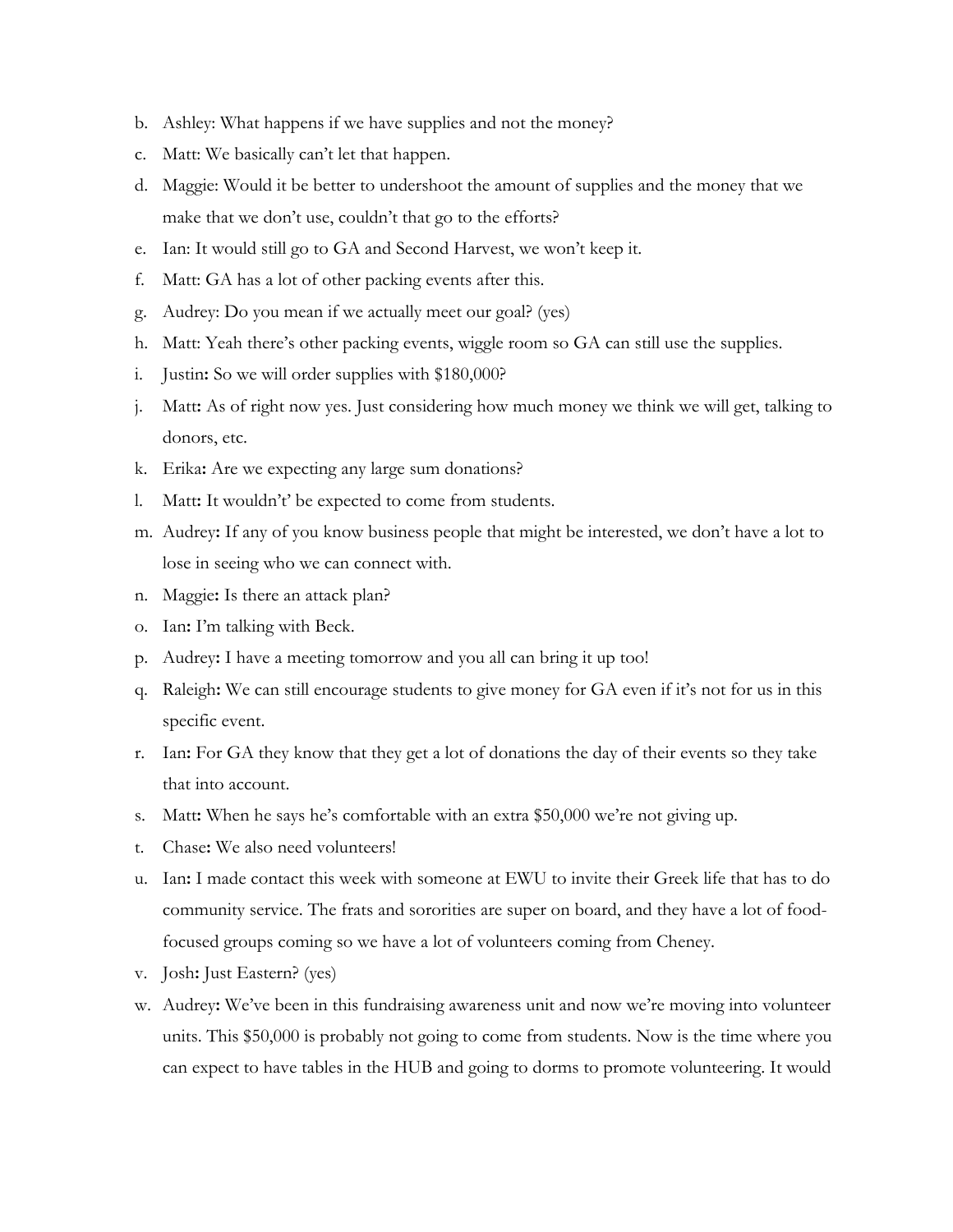be a shame if we didn't have enough volunteers to pack, so we want to start pushing commitment.

- x. Lauren**:** What will ASWU's role look like on packing day?
- y. Audrey**:** Volunteer committee will talk about it. I would love to have some freedom in that, so hopefully we will all spend some time packing, but maybe you'll create your own team, we'll need people for registration, etc.
- z. Ian**:** Also some committees will be pretty busy day of like Logistics, volunteers, etc. My committee will be working on registration; look to your committee heads these next few weeks.
- aa. Danielle**:** Have any committees talked about an off-campus fundraising event? Car wash, etc to tell off campus people about it.
- bb. Maggie**:** At the end of the year BBQ's that happen we're looking at having a raffle with proceeds going to this.
- cc. Matt**:** If anyone has ideas like that, you don't really need to run that through me or finance committee. If you need help please ask but you don't need permission.
- dd. Rebecca L: There's off campus parties that happen and maybe asking if they want to put anything up in their house.
- ee. Chase**:** Have we contacted news?
- ff. Samantha**:** Andrew is working on a press release right now.
- gg. Andrew**:** Hopefully in the next week or two with updates, and another one closer to the event to tell people it's happening.
- hh. Veronica**:** Thanks for everyone who came to the softball games this past weekend. More this weekend, if you want to get in on that email me. Also a week from today is the stories of hunger event.
- ii. Josh**:** I just emailed Beck Taylor about sharing his story at that event, and emailed Chris Eichorst about operating a forklift on the day of.
- jj. Rebecca L: Have we talked to businesses like Wasabi or the pizza place if they want to put something up or a change jar, etc.?
- kk. Matt**:** Some would do for everyone that comes we'll do a percent of the check, but I'll have to look into it.
- ll. Justin: April 12<sup>th</sup> in StewVille we're having a pie an RA at \$2 a pop.
- mm. Audrey**:** Keep these ideas coming! If you have an idea run with it.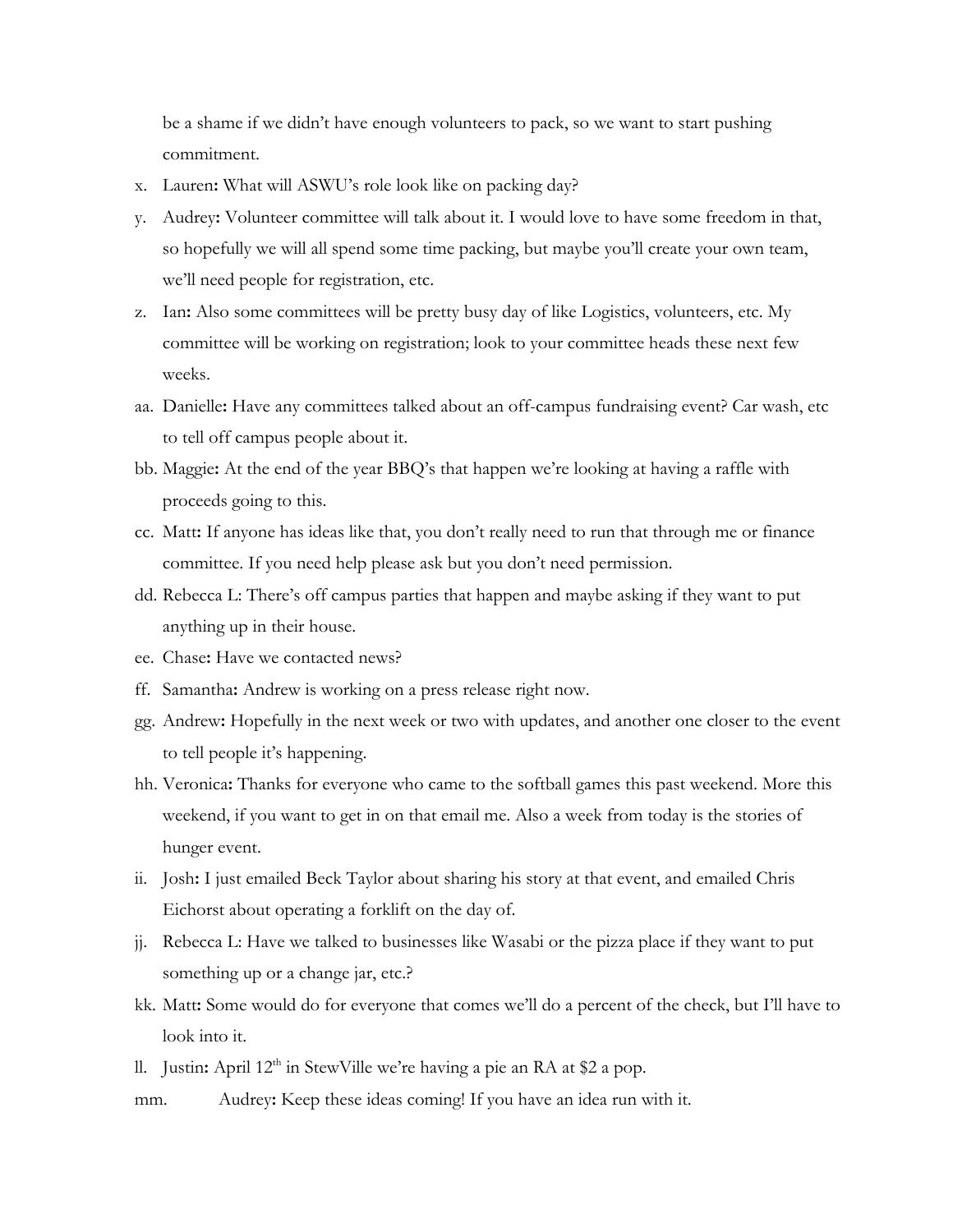#### IX. FVP **(15 min)**

- a. Budget Committee
- b. Events Requisition Tech Supplies
- c. Alex Johnson: We're asking for roughly \$4,735. The first two go together, cases to protect our mixers. To protect our equipment and make things more efficient to set up. We also want a portable mixer to fill in gaps of what we don't have right now. With what we do have we can do a lot, but there have been times where there's something too small or big and it leads to unnecessary set up time or poor sound quality. The shipping figure on here is also very generous, so it won't probably be anywhere near \$500.
	- **i.** Ashton: Are you getting rid of old ones and getting new ones or expanding?
	- **ii.** Alex: A lot of this is something we don't already have, and the other board we do have one but we will be replacing it and keep it if we need equipment in multiple places.
	- iii. Mark: Could you tell us more about the wireless system?
	- **iv.** Alex: There's a receiver with a body pack and it works with our hand held. We do already have them but we're getting them into the cases themselves and the ones we have now are pretty old.
	- **v.** Maggie: Are you getting funding from any other sources?
	- **vi.** Alex: Not as far as I know but Kip might've. This is all more expensive, but with smaller purchases we might have. You would have to ask Kip.
	- **vii.** Bergen: What kind of parts of campus will be using these?
	- **viii.** Alex: Literally all over. Anywhere that uses event tech will be benefited.
	- **ix.** Ian: Last year we also passed another big requisition for event tech and its used every single weekend or week shows that it gets used and that we need to make some replacements.
	- **x.** Maggie: What do you do without this stuff?
	- **xi.** Alex: We have the original boxes for the mixers and they're falling apart and its not a good way to transport them. We've used the boards we have but they lead to unnecessary time to set up or some problems we've experienced.
	- **xii.** Matt: At the end of March unallocated was down to \$5,000 then for April it's back up to \$17,000 so spring's hadn't been transferred over so it won't go away. I spoke with Kip yesterday and he said they get by but they'd really like to have this.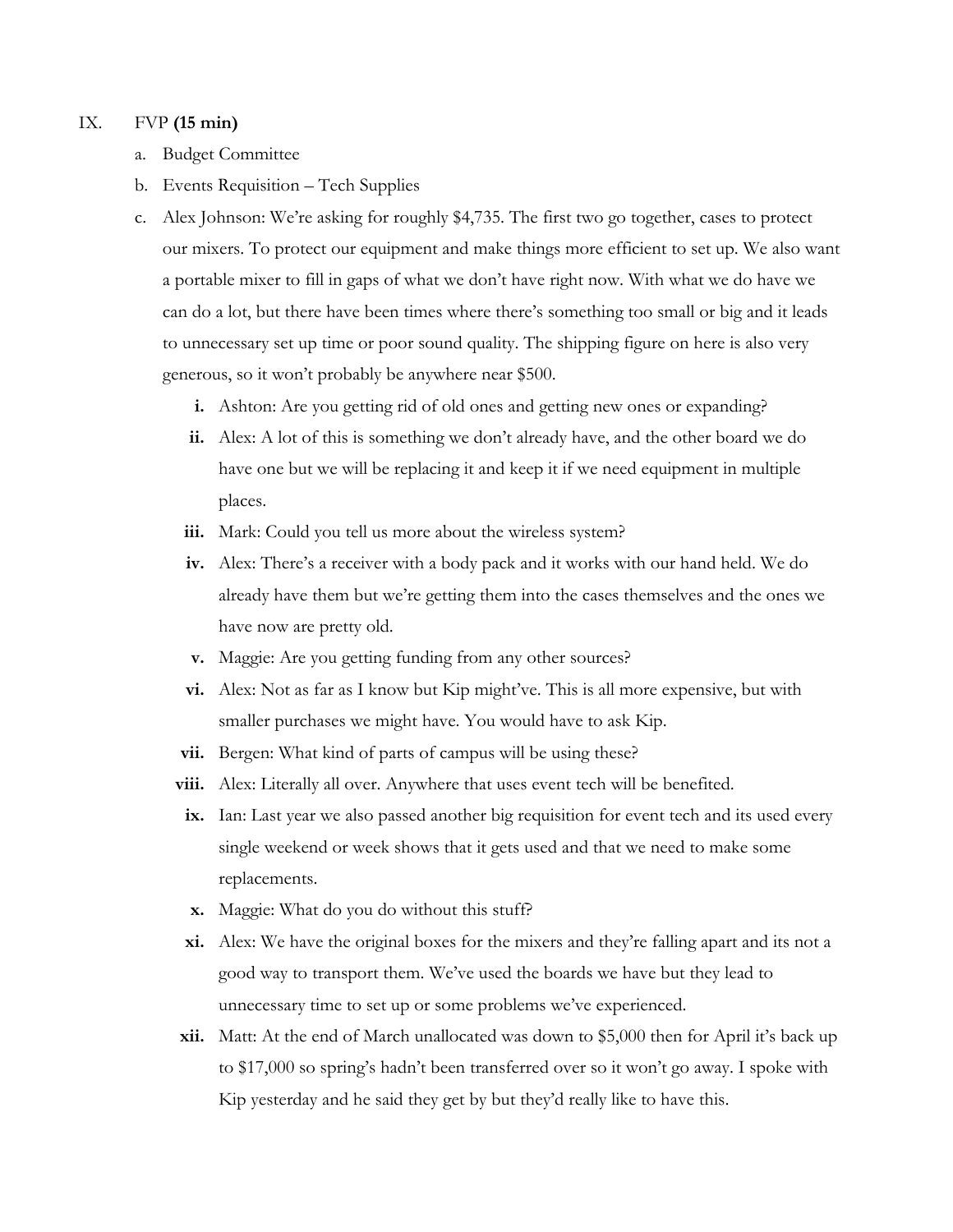- **xiii.** Raleigh: They are crucial to the workings of our campus, we have the money, I think we should approve this.
- **xiv.** Bergen: Since we're buying all this stuff and everyone on campus uses it can students get discounts because we pay for all their stuff if everyone uses it?
- **xv.** Kevin: If they're faster at setting up, the less the person employing them has to pay them. We're paying them less if they're more efficient.
- **xvi.** Dayna: We don't pay for the equipment.
- **xvii.** Bergen: It seems weird that our money should be used for this. It's for the students but I don't know if I buy into the part of it where the money 's coming from. I would like to see us get something out of it.
- **xviii.** Erika: Why does event tech not have their own budget?
- **xix.** Matt: I know last year Brian Benzel had some money but its not there anymore.
- **xx.** Samantha: Unallocated will go into capital, which means it'll be high again next year. If we have that money I see no problem giving them the money.
- **xxi.** Chase: Motion to approve the requisition, second
- **xxii.** Matt: All in favor, requisition passed!
- d. Announcements:
	- **i.** Matt: Signups for budget committee are on my door. Make sure you and if possible whoever is replacing you for next year is there except for senators. We need at least one more student at large.

## X. EVP **(2 min)**

- a. Announcements
- b. Audrey: Timecards are due Tuesday. This month is time to train up your new person for next year. Invite your new senator to write the newsletter with you, in the next few weeks we'll have senators write a letter with some tips. Invite them into the process at any opportunity!
- c. Justin: Dates for passing the torch?
- d. Audrey: We'll get back to you
- XI. Reports & Vibes **(20 min)**
	- a. Rebecca: April 22, there's the senior grad fair where you can pick up your cap and gown between 11 and 6:30. I'm still working on senior reflections. The senior gift is donating money to student life because they got the biggest budget cut this year. We have a donor to help us if we can get 60% of the senior class involved.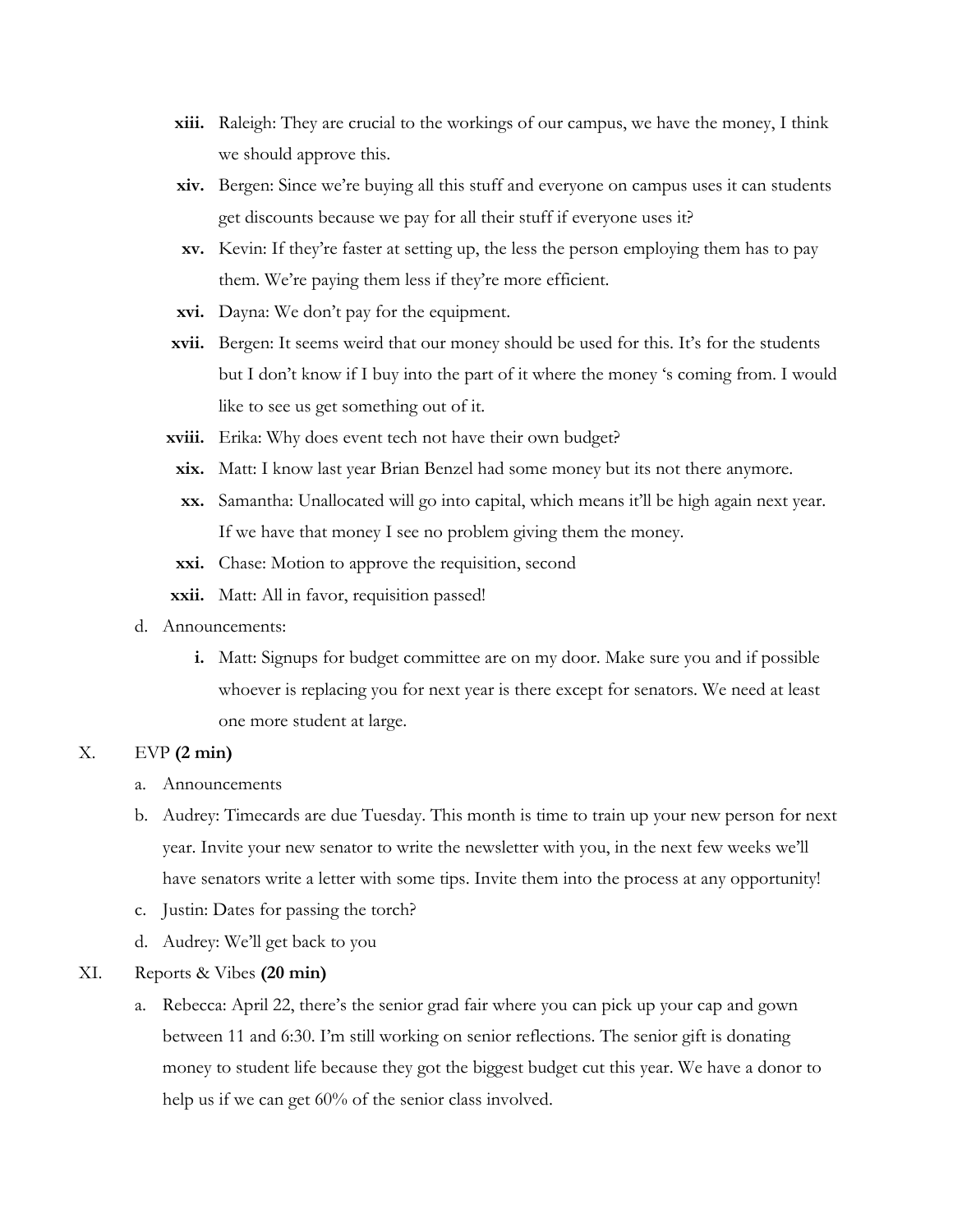- b. Jo: Pass
- c. Cody: Track SFCC starts at 9:30. We have Pack the Merk on Sunday April 13 at 12 at the baseball field, get people to be there. We have free megaphones. Next Wednesday we have a spring pep rally based on a video about excellence at 7:30 pm in the loop with free ice cream. A time to show excellence in athletics and an athlete talking at the end about everything at Whitworth that shows excellence.
- d. Samantha: Keep promoting social media, that campaign is done on the 18<sup>th</sup>. My newsletter this week is full of events.
- e. Emily: A lot of Arend events, mad dash for cash prime time in the works for million meals.
- f. Danielle: Kevin and I went to the Covac meeting, reviewed courses for the syllabus and Core 350 discussions about having continued faculty giving the lectures. They want to have valuable lectures but having problems with consistency, dispelled rumors about Core 350 leaving it's not going anywhere.
- g. Chase: We will have a sophomore senator. This Friday is BJ art exhibit, \$1, BJ has a sponsor child and that money will go towards her.
- h. Lauren: I've heard next years Boppell senator is amazing.
- i. Faith: Sweatshirts are in, go to Warren peace tomorrow!
- j. Jacob: Dub Club next Thursday night after Pirate Idol, Caleb Brown will be spinning. If you want to help, 8:30 would be great or after 12:30. Keep paying attention to our facebook for Adobe life talk with the Bajema's.
- k. Andrew: I was at building and grounds subcommittee meetings: finished Merkel Field press box, working on something in new Robinson science building, different projects underground going on this summer there will be construction, but will be done by the time the students get back. These aren't exciting but they're very important. Whitworthian- editor and paid positions. Due next Monday at 6 pm. All applications are by the ASWU front desk. Our next editor in chief is Katie Shaw.
- l. Tyler: Pass
- m. Raleigh: This weekend Spokane Shock tickets on the  $12<sup>th</sup>$ , \$10. If I sell the tickets we'll have \$120 going to GA directly. Pirate Idol is next Thursday, from 7:30-9ish. We will have a TV raffle, all funds will go to GA. We will also have silent auction items going to GA. And free mugs and root beer floats.
- n. Josh: Rigel will be Mac senator. BMac hall in concert sign ups are up.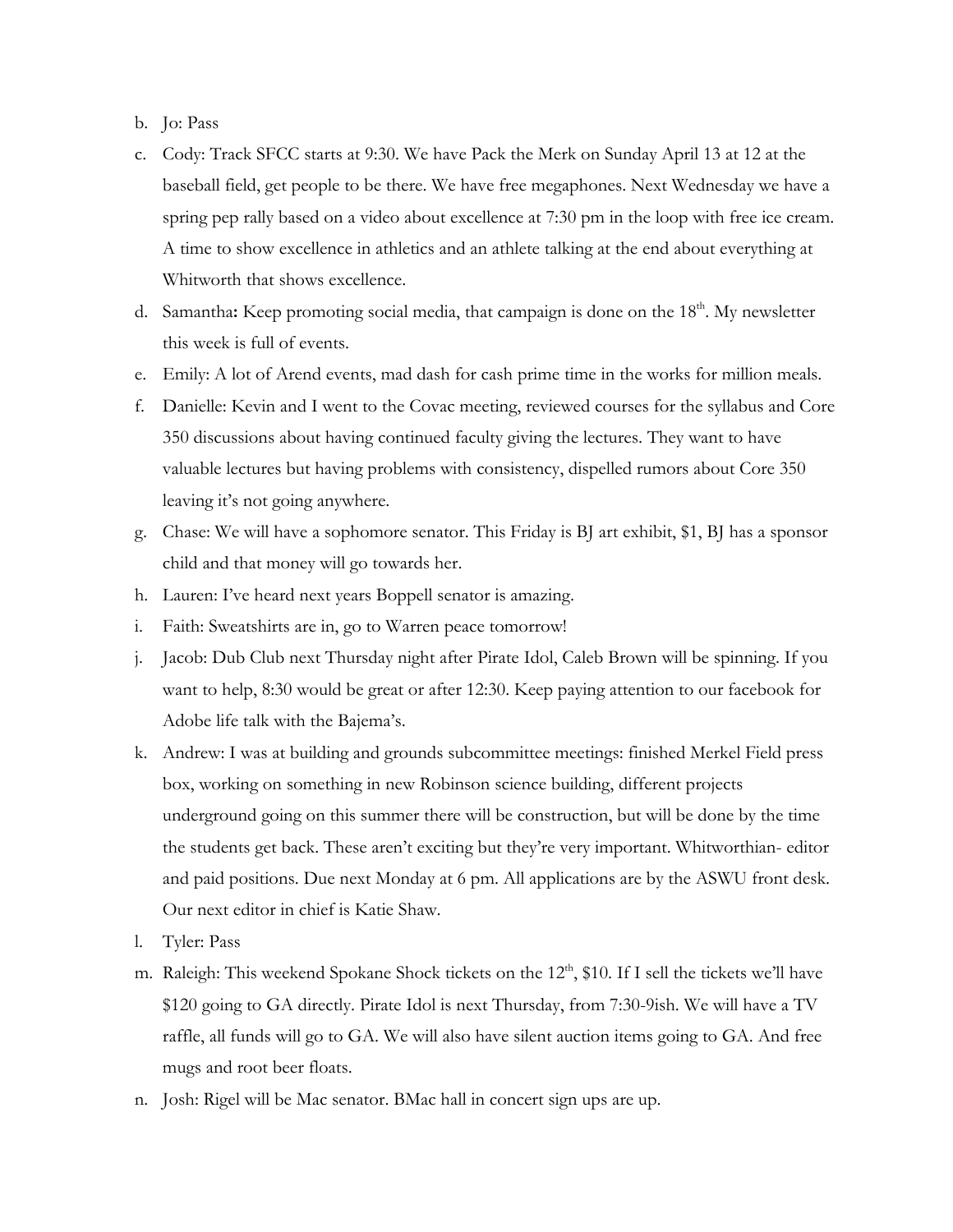- o. Matt: Proxy for Ashton and next year's sustainability coordinator. Ashton has put together the sustainability board with student positions, a student effort for sustainability on campus. Met with Sodexo and service learning to get different positions written up for students next year. Passionate people around campus willing to give up money to create these positions. Last week- garden manager position. More info soon.
	- i. Ian: Will those be hired in the fall or spring?
	- **ii.** Ashton: The garden manager will be early because there's a lot to do in the summer, but for the others closer to the beginning of next year. Also I'm on the CRC taskforce. We're compiling a survey to see what students are interested in, sending it out soon.
	- iii. Service learning- sustainability functioning like interns, and facilities services job having a student dedicated to that. Also garden manager to take care of it, working with Sodexo so we can work where food in garden can be used in our kitchens.
- p. Maggie: Off campus unplugged was awesome!
- q. Caleb: Pass
- r. Rebecca L: Pass
- s. Skylar: Ryan said Duvall drive in will be after the BBQ's and we will show tangled.
- t. Lizzie: Pass
- u. Kevin: Tyrone wells went awesome! That Awkward Moment won the survey monkey vote, shown on the  $18<sup>th</sup>$  8pm RTT.
- v. Andriana: IDC, we've been presenting at administration leadership group and Covac for curriculum to talk about GE requirements, global perspectives and American diversity. Tomorrow at 7pm in Hub ABC is the women in science panel. Hawaiian club luau is this Saturday 5:30-9, awesome food, Polynesian dancing, food is in the hub and dancing is in Cowles. GSA week is next week, Monday Rocky Horror Picture Show is going on in RTT at 7pm. They will have goody bags and actors dressed up. Wednesday- PT in Duvall, Thursday a professor will be talking about psychology on hope. Ashton and Dayna and I went to the Power of One conference and it was great.
- w. Bergen: This Saturday there's a Liberty Lake hike. Next Friday, climbing trip to Vantage. On Saturday we have kayak session in the pool, the next Thursday we have a bike ride.
- x. Ashley: Pass
- y. Justin: Introducing senator elect Allie Brooks in the back.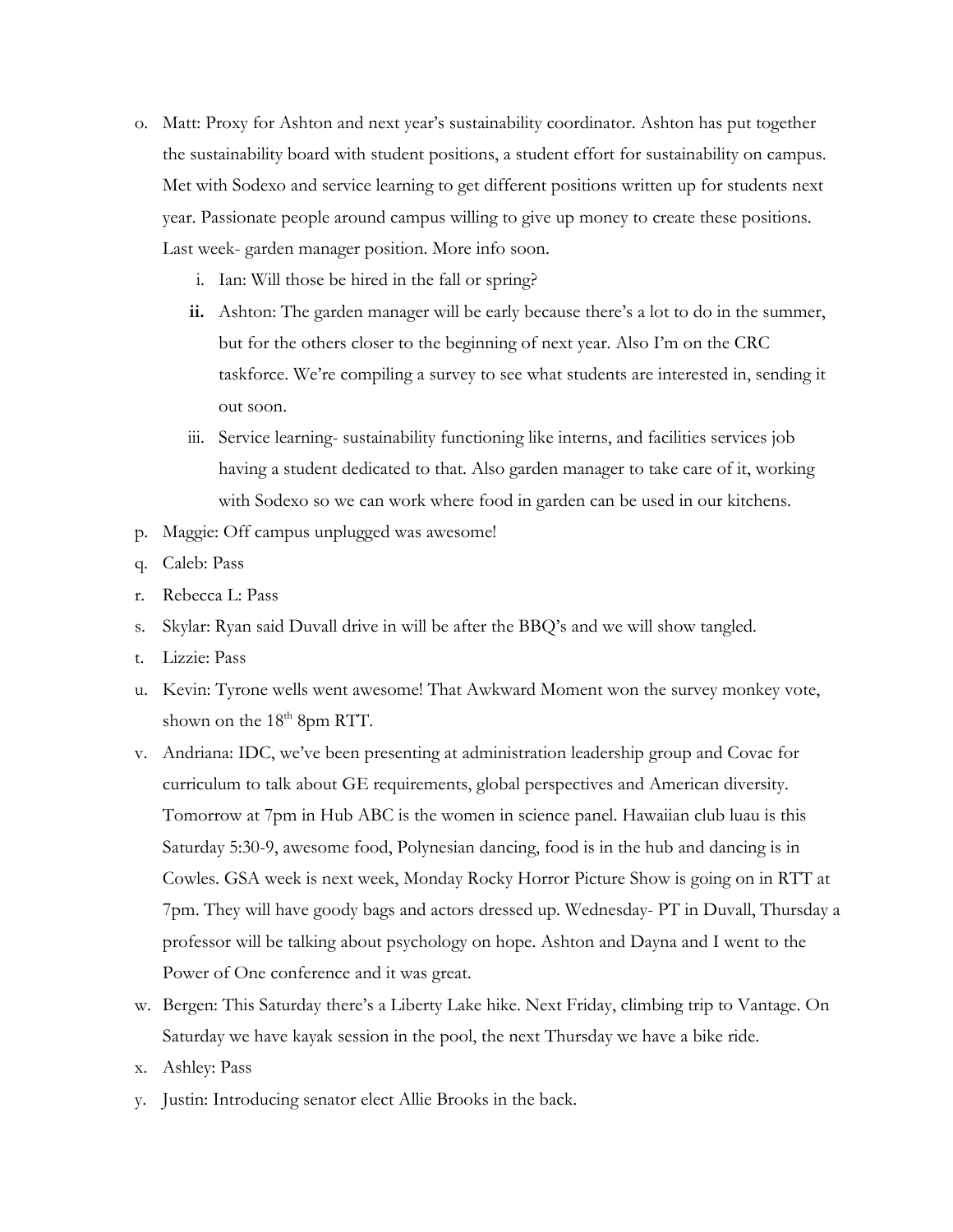z. Audrey: Aptil 30- ASWU meeting led by the new exec team, may 6 passin gthe torch, May 7 no guests with awards.

#### XII. President **(10 min)**

- a. Board of Trustee Week- next week.
- b. Ian: We're invited to the lunch tomorrow, email Stephy Beans if you'd like to go.
- c. Task Force Recommendation Nondiscrimination Discussion
- d. Ian: Met on Monday, here's what we thought:
- e. "After full consideration and discussion on the ideas brought forward to ASWU, we recommend that ASWU should not initiate any action on the matter of the Nondiscrimination Clause at Whitworth University right now. Our reasons for this decision stem from the following points; 1) ASWU should not be the only decision-making body on this topic, more work should be done in collaboration with the Institutional Diversity Committee (IDC), clubs and groups across campus, and with the student body at large as we serve and represent their needs. 2) There is not sufficient time left in this semester to responsibly and effectively start a campus wide initiative. We see this as a student concern that has come up year after year and would urge the newly elected/hired ASWU team to collaborate with the IDC and various other groups on campus to start an educational conversation that could lead to positive change or action. We know that we do not have any power over what that team decides to be important, but would recommend the team to enter into these conversations with areas of campus as it is an issue that is reoccurring and involves real people on our campus."
	- i. That's what we decided- not enough time left in the year to start that conversation going into finals. Shouldn't just be ASWU working on this, but other groups too. This was a recommendation from ASWU, but I want to leave it to the voting members to take action. Motion to approve the recommendation?
	- ii. Maggie: Motion to approve the recommendation
	- iii. Second
	- iv. All in favor, recommendation passed.

#### XIII. Shout Outs

- a. Raleigh: Shout out that unplugged has the highest attendance. Samantha's pictures on facebook and social media, I give it up to her for that success.
- b. Chase: Just another shout out to Audrey because I can't imagine that process with elections.